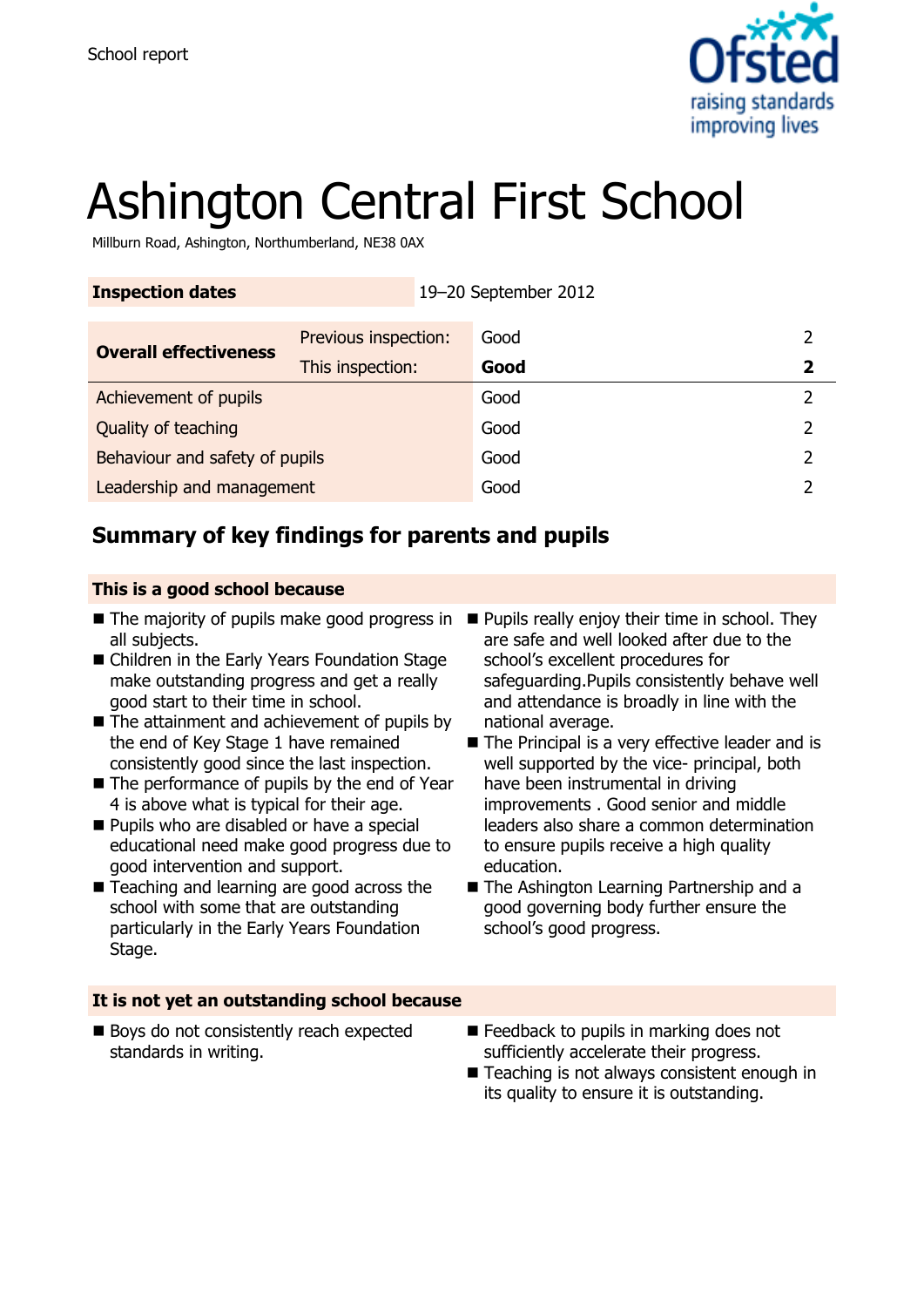# **Information about this inspection**

- **Inspectors observed 28 lessons or parts of lessons of which six were joint observations with the** Principal and vice-principal. In addition, inspectors also observed various groups of pupils working with teaching assistants.
- **Inspectors talked to a range of pupils incuding a specific group of pupils about the school.**
- They met with governors as well as teaching staff, including senior and middle leaders. They also met with the Executive Director of the Ashington Learning Partnership.
- Inspectors took account of four responses to the online questionaire (Parent View) in planning the inspection.
- They observed the overall work of the school and looked at a number of documents including the school's data about pupils' current progress.They also looked at documents relating to safeguarding, behaviour and atttendance.

#### **Inspection team**

| David Shearsmith, Lead Inspector | <b>Additional Inspector</b> |
|----------------------------------|-----------------------------|
| Lesley Richardson                | <b>Additional Inspector</b> |
| John Pattinson                   | <b>Additional Inspector</b> |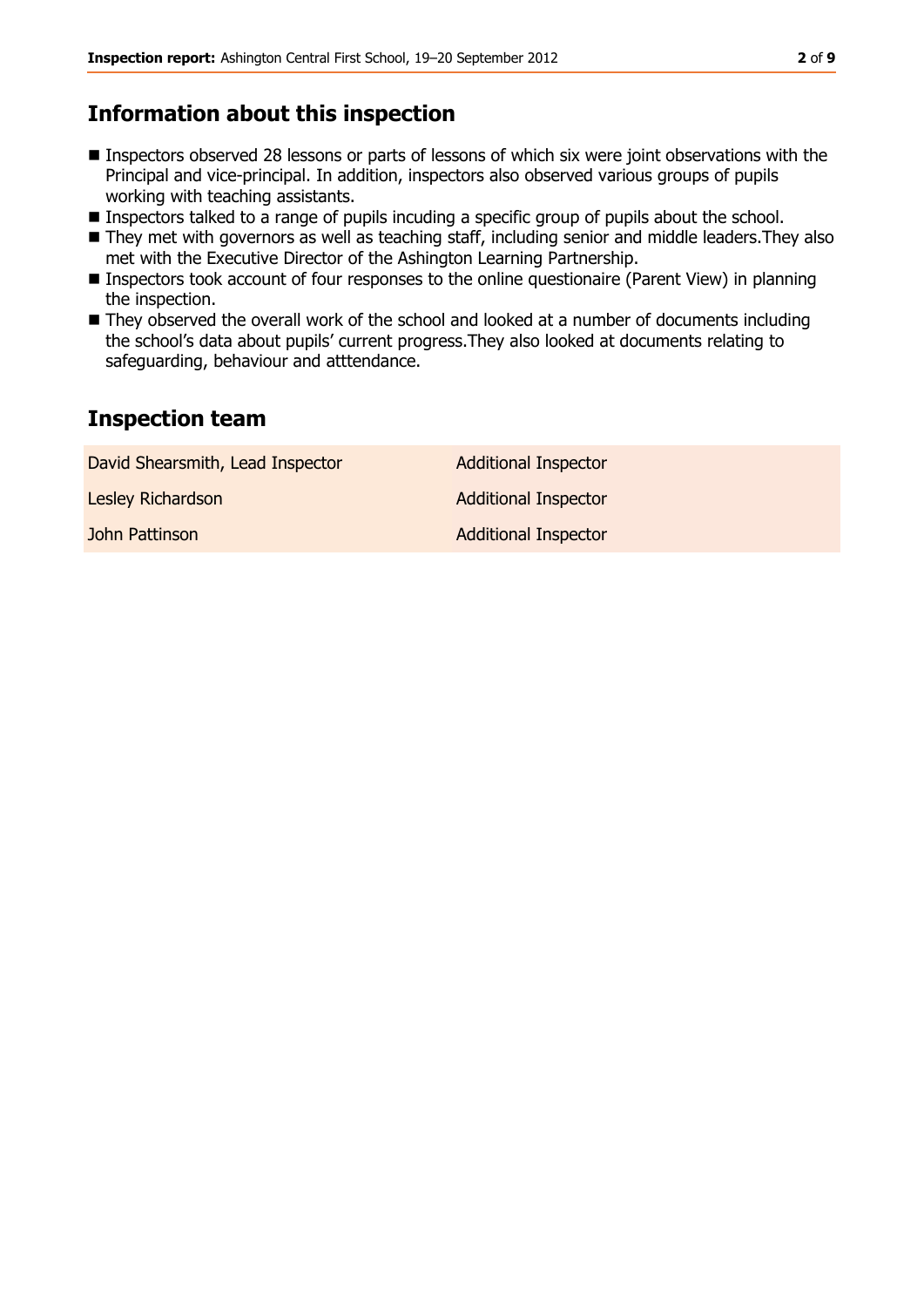# **Full report**

# **Information about this school**

- The school is a much larger than an average-sized first school.
- An above average number of pupils are known to be eligible for pupil premium.
- The proportion of disabled pupils or those with special educational needs is above average. An above average proportion is supported at school action, school action plus and with a statement of special educational needs.
- Almost all pupils are of White British heritage.
- The school has gained the Healthy School award.
- The school is part of a hard federation trust of five schools known as the Ashington Learning Partnership. The federation includes another first school, two middle schools and a high school in the Ashington area. The federation has an executive director. The Principal of this school is also Principal of Hirst Middle school in the partnership. There is one full governing body and each school has a group of governors who work directly with it on behalf of the full governing body. Three of the other partner schools were inspected at the same time as this inspection.
- The school is not subject to government floor standards which sets the minimum standards for schools.
- The school has had significant staffing changes since the previous inspection.

# **What does the school need to do to improve further?**

- $\blacksquare$  Improve the standards of boys' writing by:
	- ensuring boys have more opportunties to explore independent writing
	- designing learning opportunities that match boys' specific writing needs.
- $\blacksquare$  Improve the quality and consistency of teaching to outstanding by:
	- using the expertise of staff who are already delivering outstanding lessons
	- ensuring that all staff share ways that pupils can be successful in their lessons to accelerate pupils' understanding and progress
	- ensuring pupils know how to assess their own progress and learning.
- **IMPROVE the quality and effectiveness of feedback to pupils by:** 
	- allowing pupils time to respond to written feedback in marking
	- ensuring feedback is targeted so it accelerates pupils' progress.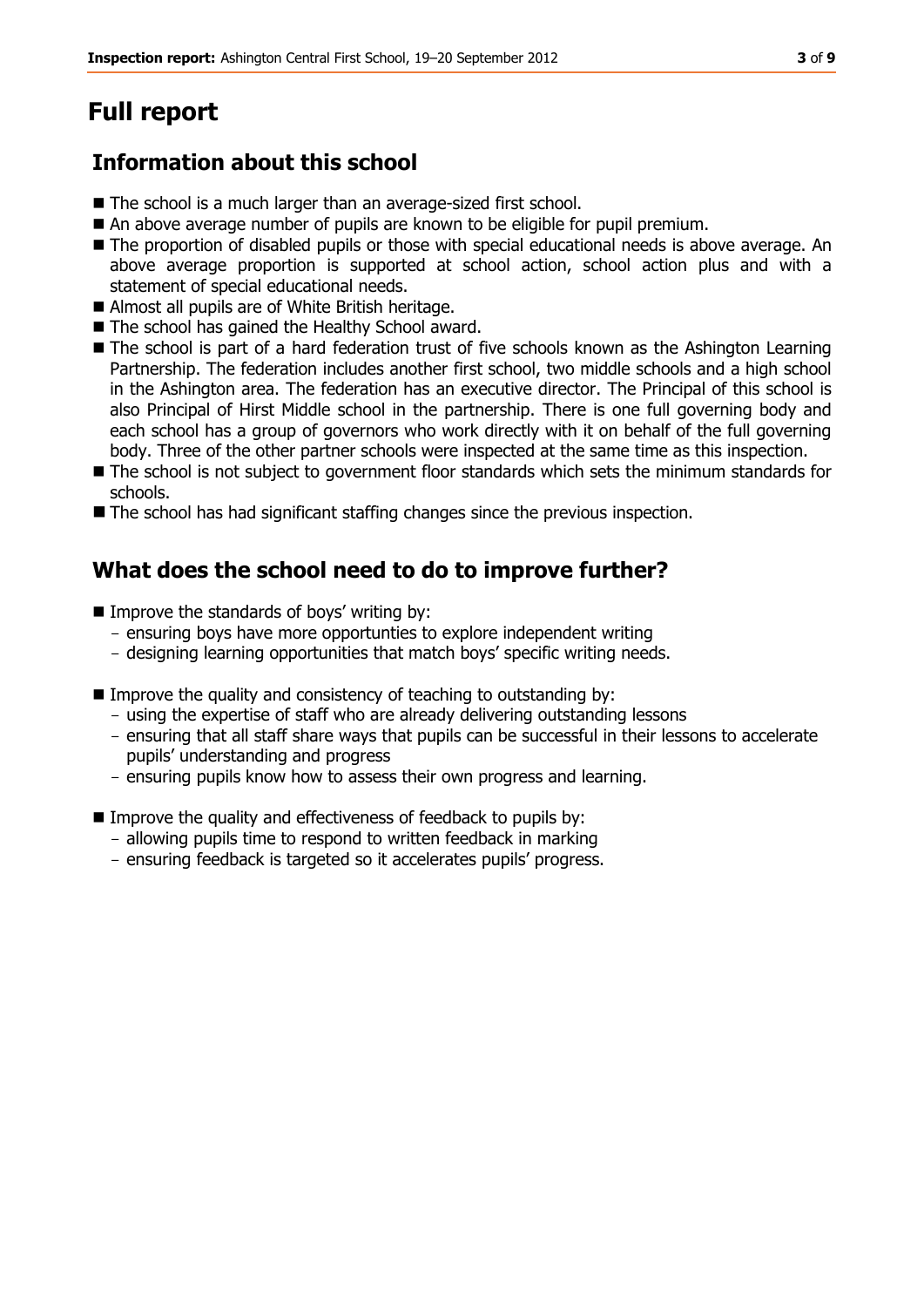# **Inspection judgements**

#### **The achievement of pupils is good**

- Children enter the Early Years Foundation Stage with skills that are well below what is typical for their age with particular weaknesses in their literacy skills. They receive a good start to their time in school and achieve well.
- At the end of Key Stage 1, pupils attain standards that are just above average, although standards of boys' writing are still below the national average. The school has put strategies in place but these need extending further to include opportunities for independent writing and activities designed to meet boys' specific writing needs.
- By the time pupils leave the school in Year 4, they reach standards that are above what is typical for their age. Boys' writing still remains below what you would expect for their age despite the school providing additional support.
- By the end of Key Stage 1, pupils' standards in reading are broadly average, having made good progress. This continues so that, by the time pupils leave the school in Year 4, standards are above what is typical for their age.
- **Pupils who are disabled and have a special educational need make good progress. This is due** to well-organised provision that meets the needs of all pupils. Skilled teaching assistants support pupils well in lessons being carefully directed by teachers.
- Pupils known to be eligible for free school meals make good progress due to teachers' effective planning of activities that are matched to their needs so that they achieve well.
- The school's curriculum has a strong focus on promoting pupils' basic skills. This has improved achievement by the end of Year 4. Good links between subjects have had an impact on pupils' overall achievement in all subjects.
- The pupil premium has been used effectively to improve pupils' achievement. The school provided additional support to ensure pupils who were at risk of underachieving were successful.

#### **The quality of teaching is good**

- The quality of teaching over time is good with some that is outstanding and, as a result, teachers more than meet the standards for teachers.
- **Pupils make good progress as their needs are well met in most lessons, through good quality** planning and activities that are tailor-made to support individuals' needs. An example of this was in a good lesson in Year 4 on negative numbers where tasks were designed to ensure that all pupils could achieve and, as a result, progress was good and for some pupils outstanding.
- Teachers are skilful at engaging pupils, as seen in an outstanding lesson in Year 2 based on pupils improving their writing skills using verbs. The teacher very effectively used a puppet to engage pupils and to get them to understand what a verb is; as a result, they recorded an extensive list of words and some sentences and made outstanding progress.
- Teachers use data well to inform their planning and pupils' next steps in learning. As a result, pupils make good progress. They are skilful at targeting questions and assessing what pupils know, understand and can do.
- **Teachers share learning objectives with pupils. Some teachers ensure that pupils know how to The Thanks** be successful in lessons and know how to assess their own learning. In these lessons progress is accelerated but this very effective practice is not yet extensive enough.
- **Pupils'** work is marked regularly and teachers identify points for improvement. These are not always sufficiently focused with targets that are precise enough to move pupils on in their learning and time is not given to enable them to improve. Where teachers use marking effectively, it has a positive impact on pupils' learning and progress.
- Reading is taught well across the school. Pupils have regular sessions that focus on developing their understanding of the sounds that letters make (phonics).
- In the Early Years Foundation Stage children have a rich learning environment that makes a significant contribution to their outstanding progress. There is an excellent balance between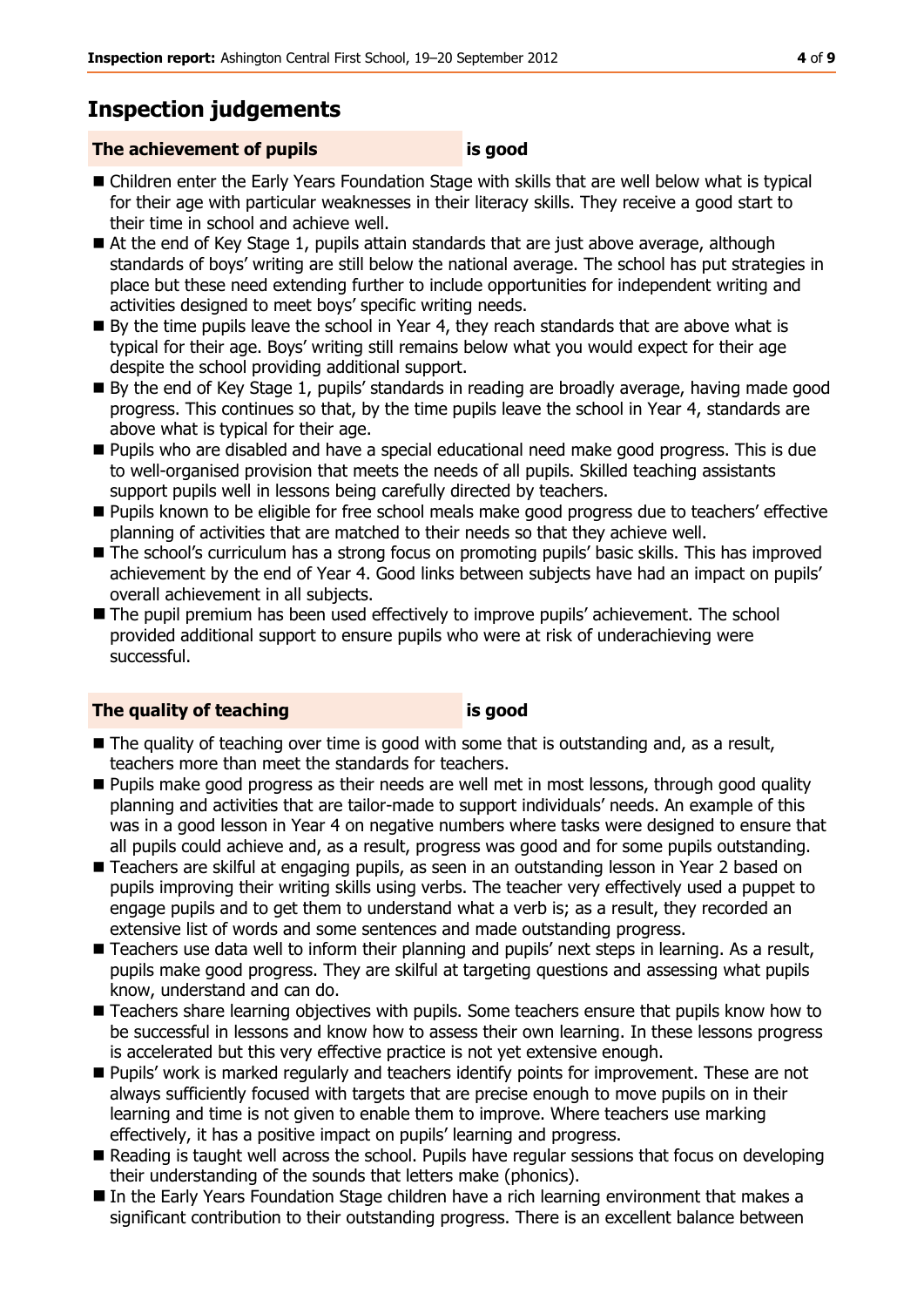child-initiated and adult-led activities that is significant in meeting children's needs and accelerating their progress, particularly in the basic skills.

#### **The behaviour and safety of pupils are good**

- Pupils' behaviour is good as everyone in school subscribes to the school's calm and purposeful working environment. Pupils are proud of their school .They are well mannered and courteous to each other and to everyone in the school. As a result, there is no discrimination in school and everyone is treated equally.
- The school's curriculum also supports pupils' good behaviour through a systematic approach to developing pupils' personal development. This is reinforced through class assemblies where pupils are encouraged to consider moral and social issues.
- **Teachers are very effective in managing pupils' behaviour and fostering a positive learning** environment and, as a result, pupils achieve well. Teachers provide activities that are stimulating, and support pupils with their learning. This results in a positive attitude to learning.
- Pupils reported that they feel very safe in school. This is due to the school's rigorous approach to safeguarding children. The school has developed excellent systems that ensure that everyone in school feels safe. Pupils have a good understanding of how to keep safe and know about different forms of bullying.
- **Pupils are well cared for across the school including those with specific needs who are** supported by a range of outside agencies.
- **Parents and staff feel that pupils are safe in the school and that behaviour is generally good** due to the systems that the school has developed to promote good behaviour.
- The school has worked hard to improve attendance. The pupil premium has been effectively used by utilising the school minibus to collect poor attenders. Attendance is now broadly average.

#### **The leadership and management are good**

- The Principal provides strong and effective leadership well supported by the vice-principal. They have been key drivers in promoting improvement since the last inspection. They have a good understanding of the school's strengths and areas for development. They have used these to good effect to drive up standards, particularly in Key Stage 2.
- The school is rigorous in monitoring and evaluating all aspects of its work including accurate self-evaluation. Performance management has been used particularly effectively along with teacher's standards to support the improvements across the school.
- The school is committed to ensuring that all pupils achieve well and, as a result, most pupils have an equal opportunity to achieve. Where pupils are falling behind, the school is quick to react to ensure they achieve well.
- There has been a significant improvement in teaching which is now good with some that is outstanding due to effective coaching and support from senior leaders. However, the outstanding expertise of teachers in the school is not yet shared extensively.
- The curriculum is successful in meeting pupils' needs and has been revised so that it is more creative and engages pupils well. There is a good use of cross-curricular links to support pupils' basic skills and this has been instrumental in raising standards. The school plays particular attention to pupils' personal development resulting in good spiritual, moral, social and cultural understanding.
- The Ashington Learning Partnership effectively supports the school's drive for improvement. The school also works with other partners including the local authority and this has had a positive impact on pupils' achievement.
- The school works well with parents and carers providing a range of opportunities to engage with them, including regular consultations about their child's learning and progress.
- The school has excellent procedures in place to support safeguarding and all statutory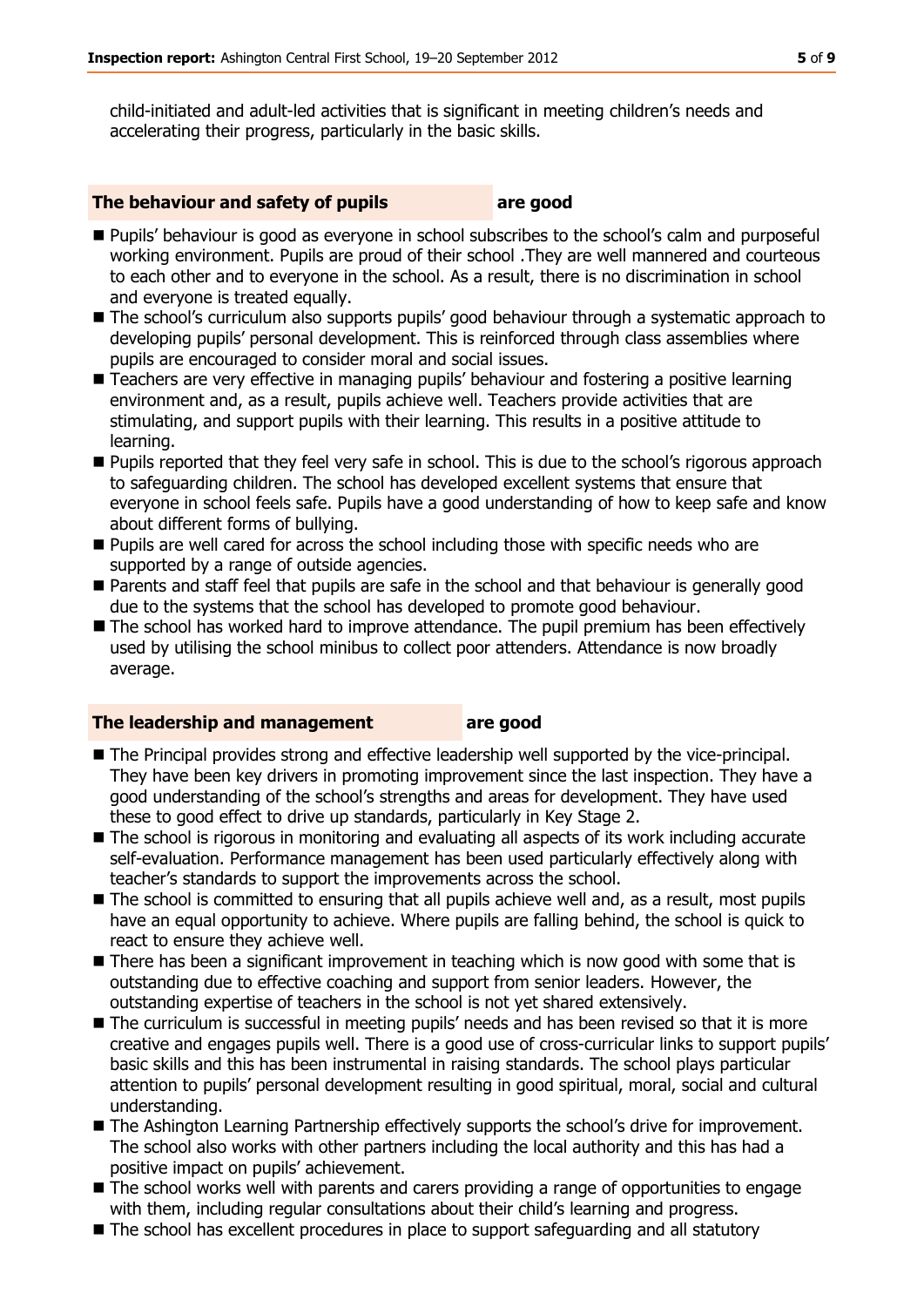requirements relating to safeguarding are met.

#### **The governance of the school**

has been effective in challenging and supporting the school to improve. In particular:

- they are very knowledgeable about the school and monitor and evaluate its effectiveness in order to support the school in making improvements
- they have a good understanding of the school's data and the school's overall strengths and areas for development
- they are effective in ensuring it manages its finances well and gets value for money.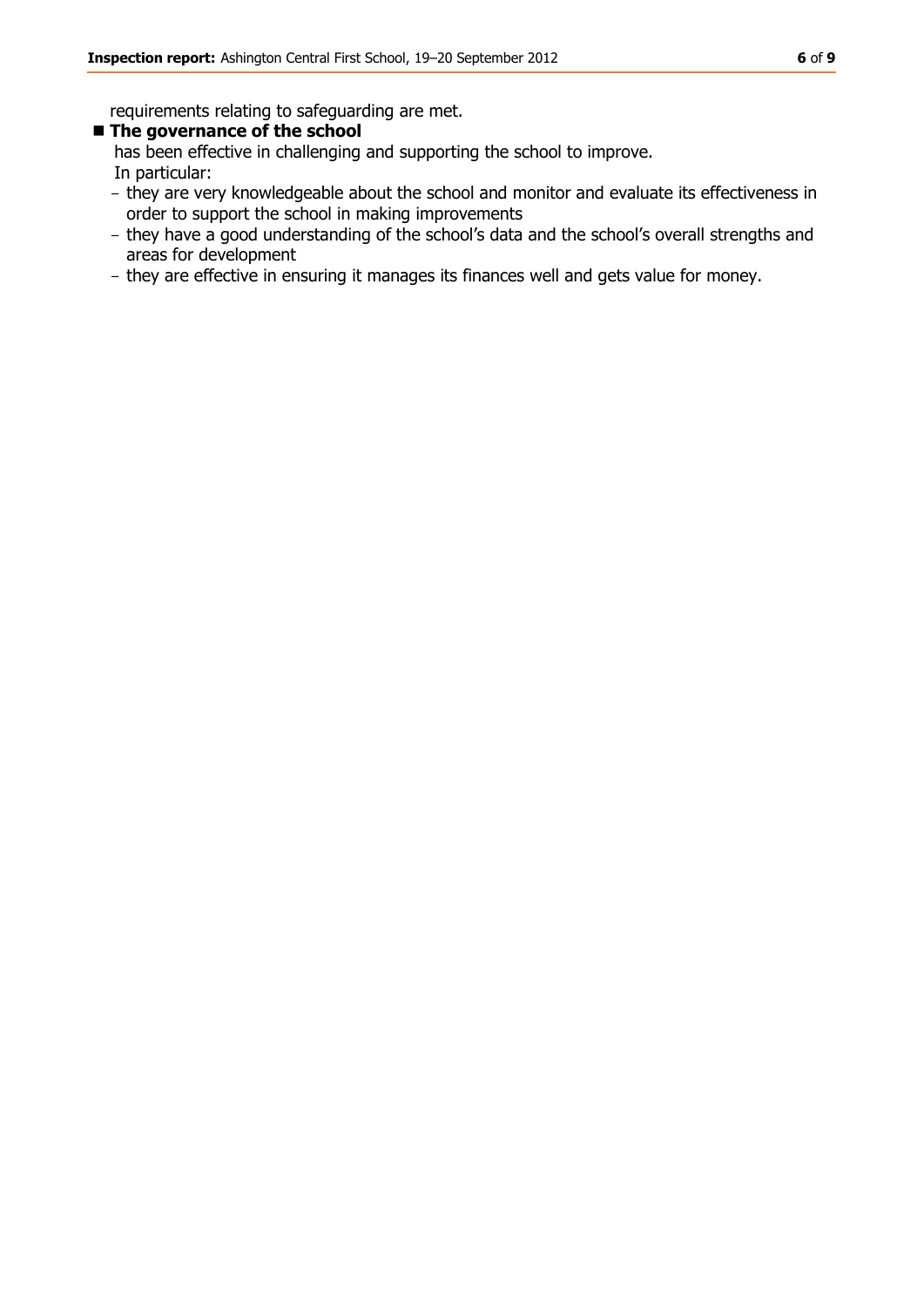# **What inspection judgements mean**

| <b>School</b> |                         |                                                                                                                                                                                                                                                                                                                                                                         |
|---------------|-------------------------|-------------------------------------------------------------------------------------------------------------------------------------------------------------------------------------------------------------------------------------------------------------------------------------------------------------------------------------------------------------------------|
| <b>Grade</b>  | <b>Judgement</b>        | <b>Description</b>                                                                                                                                                                                                                                                                                                                                                      |
| Grade 1       | Outstanding             | An outstanding school is highly effective in delivering outcomes<br>that provide exceptionally well for all its pupils' needs. This<br>ensures that pupils are very well equipped for the next stage of<br>their education, training or employment.                                                                                                                     |
| Grade 2       | Good                    | A good school is effective in delivering outcomes that provide<br>well for all its pupils' needs. Pupils are well prepared for the next<br>stage of their education, training or employment.                                                                                                                                                                            |
| Grade 3       | Requires<br>improvement | A school that requires improvement is not yet a good school, but<br>it is not inadequate. This school will receive a full inspection<br>within 24 months from the date of this inspection.                                                                                                                                                                              |
| Grade 4       | Inadequate              | A school that has serious weaknesses is inadequate overall and<br>requires significant improvement but leadership and management<br>are judged to be Grade 3 or better. This school will receive<br>regular monitoring by Ofsted inspectors.                                                                                                                            |
|               |                         | A school that requires special measures is one where the school<br>is failing to give its pupils an acceptable standard of education<br>and the school's leaders, managers or governors have not<br>demonstrated that they have the capacity to secure the<br>necessary improvement in the school. This school will receive<br>regular monitoring by Ofsted inspectors. |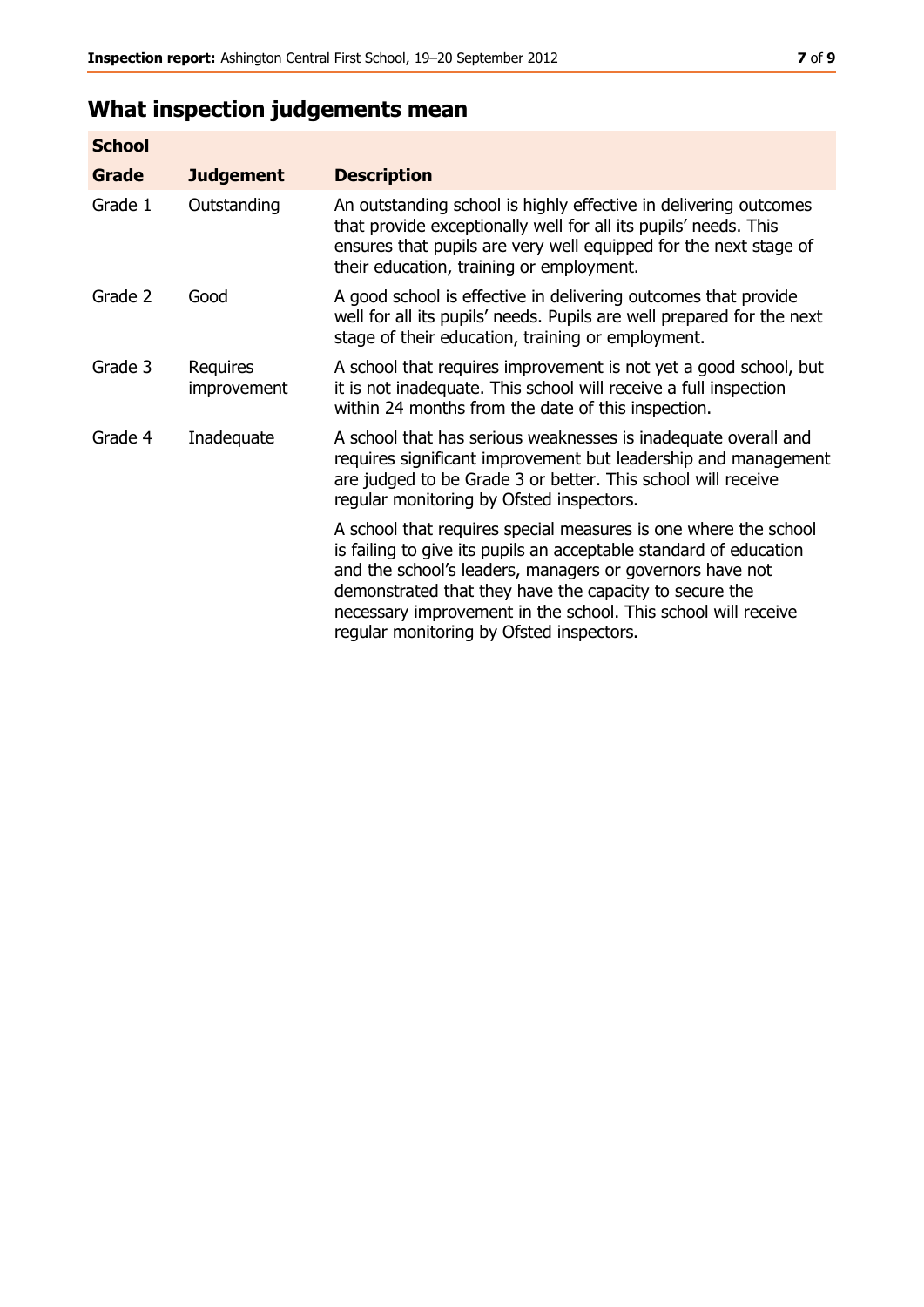# **School details**

| Unique reference number  | 131021         |
|--------------------------|----------------|
| <b>Local authority</b>   | Northumberland |
| <b>Inspection number</b> | 408946         |

This inspection of the school was carried out under section 5 of the Education Act 2005.

| <b>Type of school</b>               | First                               |
|-------------------------------------|-------------------------------------|
| <b>School category</b>              | Foundation                          |
| Age range of pupils                 | $3 - 9$                             |
| <b>Gender of pupils</b>             | Mixed                               |
| Number of pupils on the school roll | 481                                 |
| <b>Appropriate authority</b>        | The governing body                  |
| <b>Chair</b>                        | Chris Smith                         |
| <b>Principal</b>                    | David Godfrey                       |
| Date of previous school inspection  | 2 February 2010                     |
| <b>Telephone number</b>             | 01670 810570                        |
| <b>Fax number</b>                   | 01670 810573                        |
| <b>Email address</b>                | david.godfrey@northumberland.gov.uk |